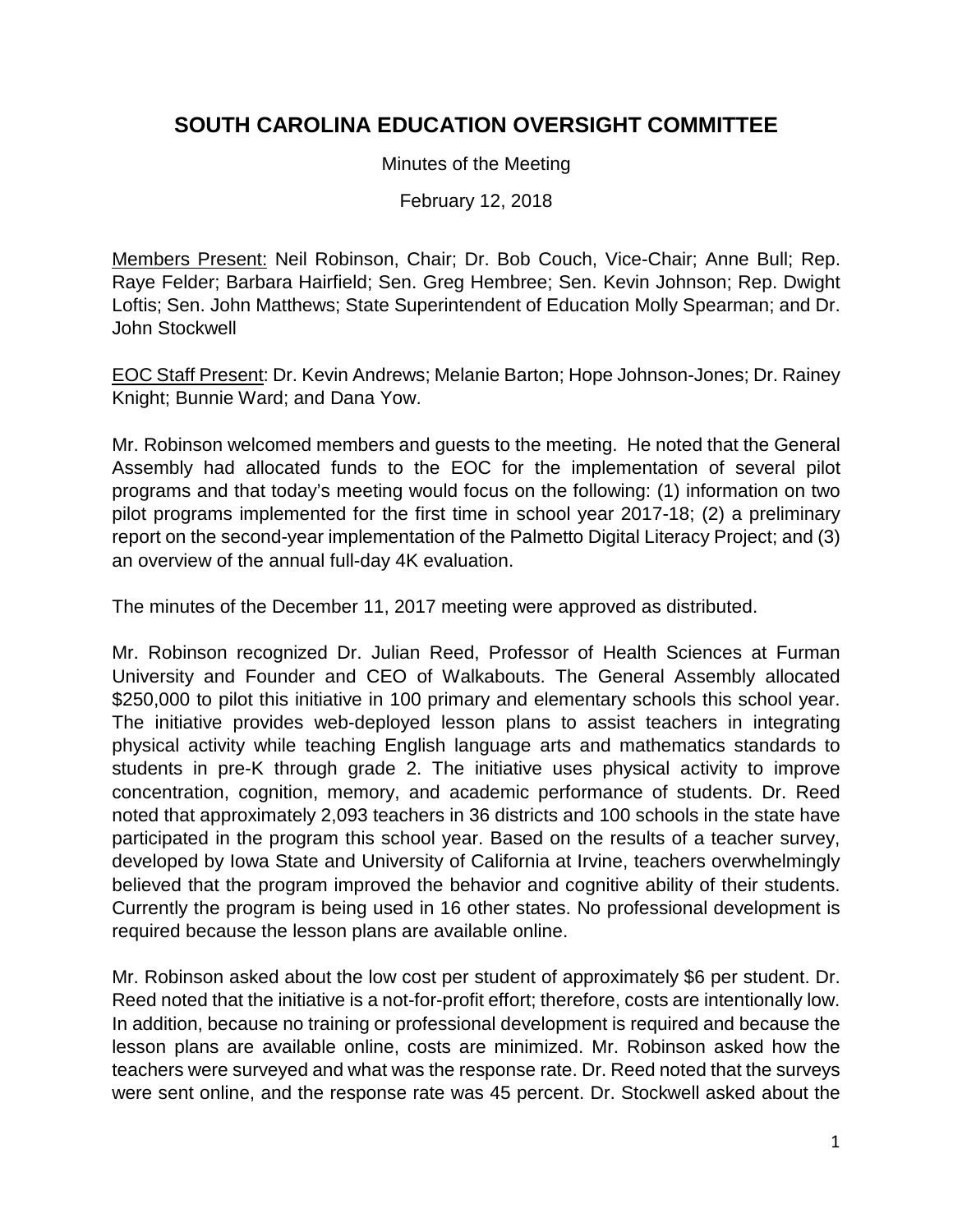recommended usage of the program. Dr. Reed responded that he recommends that a teacher use a Walkabout at least two or three times per week. Rep. Felder asked about access to the program after school and during the summer months. Dr. Reed responded that the average cost is approximately \$1,000 per school for a twelve-month license for every child. Therefore, students and their families have access to the program after school hours and during the summer months. Ms. Hairfield asked if the program was aligned with Action-Based Learning. Dr. Reed responded that unlike Action Based Learning, which includes kinesthetic teaching strategies, Walkabouts requires no equipment and training and is directly correlated with state standards. Dr. Stockwell asked if there was any data on the impact of the program on academic success. Dr. Reed responded that, to date, he does not have any data to calculate academic success of the program in South Carolina.

Mr. Robinson then introduced LaTasha Hadley, Program Director at the Waterford Institute. The General Assembly allocated \$300,000 to implement UPSTART, an in-home school-readiness program that serves preschool-age children with individualized reading, math and science curriculum with an emphasis on reading. Children use a software program designed for the child's skills and needs. The goal of the program is to increase kindergarten readiness skills of students. This year, the Waterford Institute has partnered with the Chesterfield and Marion County School Districts. Ms. Hadley noted that the program is currently serving a total of 150 children, 72 in Chesterfield and 78 in the Marion County School District. Dr. Kandace Bethea, Superintendent of the Marion County School District, who was in attendance, was recognized by the Committee. According to Ms. Hadley, all children received Chromebooks, and 71 families received Internet access. UPSTART documents the average weekly reading usage for students participating in the program as well as mastery of skills in phonics, phonological awareness, comprehension and vocabulary and language concepts. Ms. Hadley provided data comparing similar pilot programs in Mississippi and Ohio. Finally, Ms. Hadley provided information on parental satisfaction with the program.

Mr. Robinson asked if the students in the UPSTART pilot also attended full-day 4K and how, with the per child cost of the program at approximately \$2,000, the program could be scaled. Dr. Claudia Miner, Vice President of Development for Waterford, explained that if families have a computer, then the per child cost can be reduced to \$1,000 per child. Furthermore, with scaling, the cost per child is less. Sen. Matthews asked about the long-term impact of the program on student achievement, especially of tracking students over time. Dr. Miner stated that she can provide assessment results from last year from the Marion County School District and more longitudinal data from other states. Mrs. Bull asked who is responsible for replacing broken Chromebooks. Dr. Miner responded that Waterford is handling repairs and to date, this issue has not been a significant problem.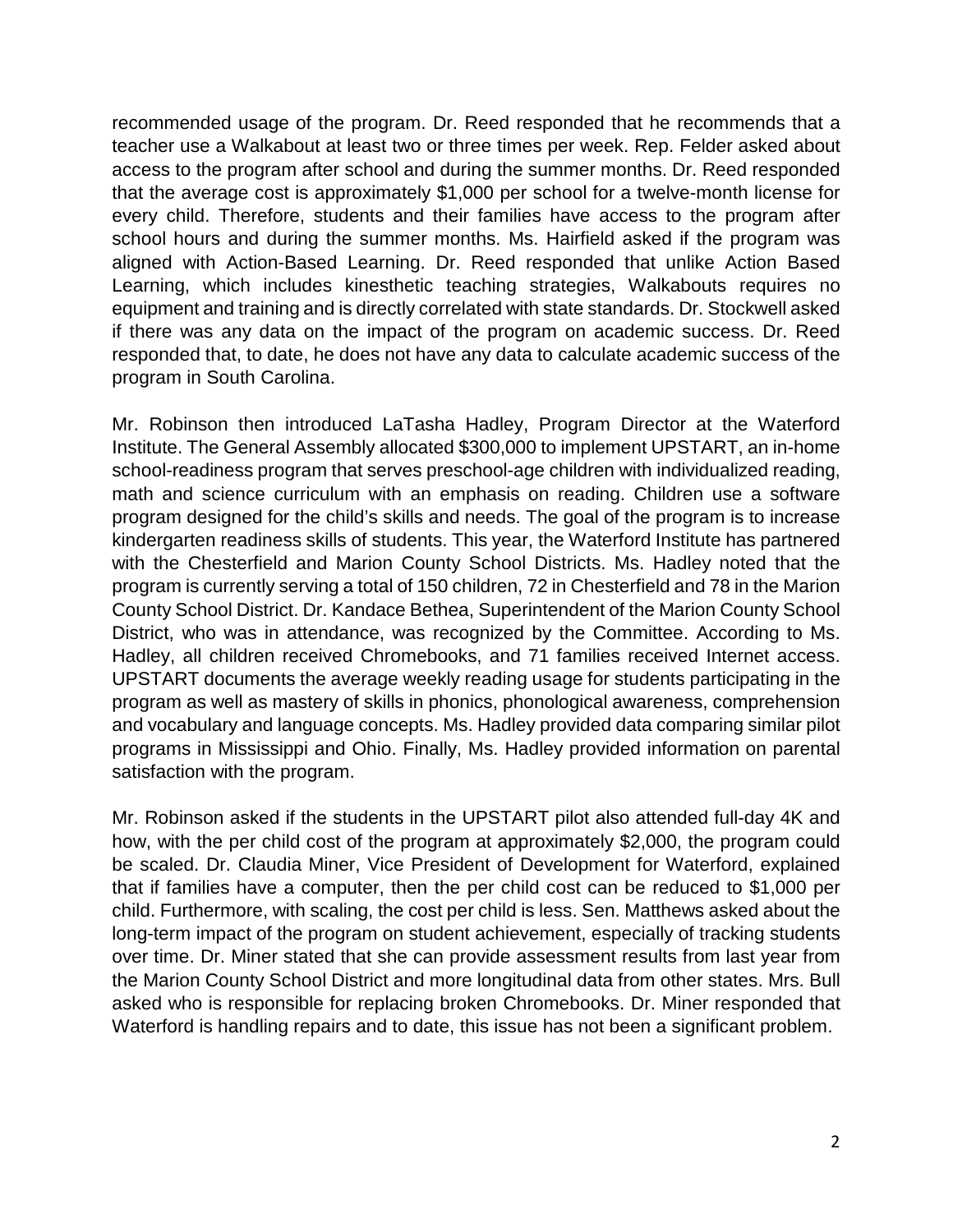Mr. Robinson then called upon Dr. Lee D'Andrea, who is an independent consultant for the EOC, to give a preliminary overview of the second year of implementation of the Palmetto Digital Literacy Program. The legislature allocated \$1.3 million to this initiative in both the prior and current fiscal years. Mr. Robinson noted that the EOC is absorbing the cost of the independent evaluation of the initiative.

Dr. D'Andrea explained that Learning.com is providing the following services during the 2017-18 school year: K-8 EasyTech and Inquiry digital literacy curriculum (including Foundations of Coding and EasyCode lessons); 5<sup>th</sup> grade 21st Century Skills student digital literacy skills inventory; Wayfind teacher digital literacy skills inventory; and teacher training and support. As of February 1, 2018, 37 of 46 districts eligible to participate in the program have enrolled and are in a variety of implementation stages. As of December 31, 2017, there are 24,503 unique student accounts on Learning.com. Interviews conducted Dr. D'Andrea revealed that the number one reason for districts enrolling, again this year is the keyboarding application. Districts are concerned that students have this skill for on-line testing.

Three districts provided pre-assessment of  $5<sup>th</sup>$  graders for this school year as well as interim assessment results. Additional pre- and post-assessment results will be included in the final report. These initial results document that, in these three districts, between 19 and 33 percent of 5<sup>th</sup> graders initially met proficiency for: communication and collaboration; creativity and innovation; critical thinking, problem solving and decision making; digital citizenship; research and information fluency; and technology operations and concepts. By the end of the first semester of the program, these percentages had increased from 22 to 45 percent of students meeting proficiency across these skills.

Dr. D'Andrea then summarized the initial findings of the current year's report.

- As documented in the 2017 report, there is a continuing demonstrated and articulated need for instructional materials in the areas of keyboarding, digital literacy and internet safety, inquiry learning through technology integration and coding exists in schools serving students K-8.
- There continue to be significant unmet infrastructure needs in the provision of digital learning environments for students.
- More extensive planning time and professional development are needed to develop digital learning environments within the schools and districts.

Dr. D'Andrea offered her preliminary recommendations: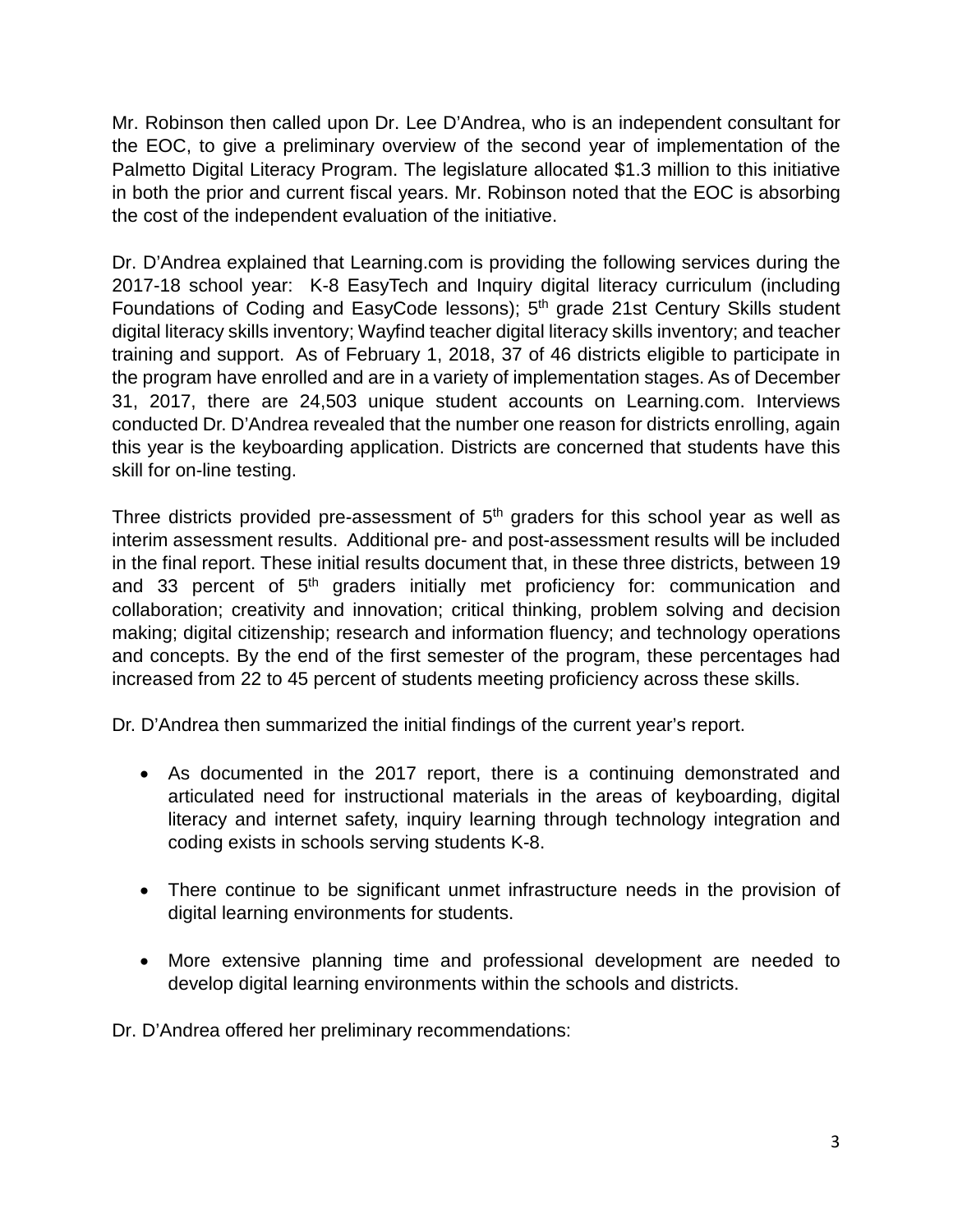- Continue to offer the Palmetto Digital Learning Project for FY2018-2019, collecting data on student achievement to make informed decisions about the effectiveness of the software on student learning in the areas of keyboarding and digital learning.
- Given that the examination of this software has revealed the wide variety of hardware distribution models and technology plans, guidance and support from the state should be provided for districts.
- Technology as a tool and as an area of study must be the focus of instructional technology integration for students.

Mr. Robinson asked if the state had calculated the cost of improving the internal infrastructure of schools. Superintendent Spearman responded that the South Carolina Department of Education had reviewed the districts in the Abbeville lawsuit to determine the technology needs associated with online testing. Superintendent Spearman said that the Department will be preparing a technology vision for the K-12 Technology Committee to review soon. She stated that agency staff had met with others from North Carolina to learn from their experiences. Sen. Matthews stated that districts need guidance and guidelines from the state to understand what technology improvements should be made. Superintendent Spearman responded that the Department has responsibility for developing such guidance but to date, the agency has not had the staff to complete the work. Rep. Loftis asked if the Department would support his efforts to include 4K enrollment for purposes of E-Rate funding, which could have a \$3.6 million positive impact for South Carolina. Sen. Hembree asked if school districts were receptive to receiving such guidance or were they resisting the assistance. Superintendent Spearman responded that they were very receptive.

Finally, Mr. Robinson called upon EOC staff member Bunnie Ward to give an overview of the annual full-day 4K evaluation. The EOC is allocated \$300,000 to annually evaluate the program. Ms. Ward recognized Dr. Bill Brown and Dr. Fred Greer, professors at the University of South Carolina who analyzed the results from the 4K and 5K assessments as well as Dr. David Mathias from the South Carolina Department of Education and Martha Strickland from the Office of First Steps to School Readiness who were in the audience and who oversee the programs. Ms. Ward noted that the number of at-risk fouryear-old children served in full-day publicly-funded programs is forecasted to remain the same or decrease slightly in school year 2017-18 due to attrition. Approximately 54 to 56 percent of at-risk four-year-olds are served statewide in the Child Early Reading Development and Education Program (CERDEP), Head Start and ABC Voucher program. Student enrollment in CERDEP in public schools is up about 2.6% while student enrollment in private providers is up 13.6%. Expansion of the program in 2017-18 to extend the school day or extend the school year or both with carry forward funds was implemented in the private providers during the summer of 2017; however, expansion in the public schools is still under development.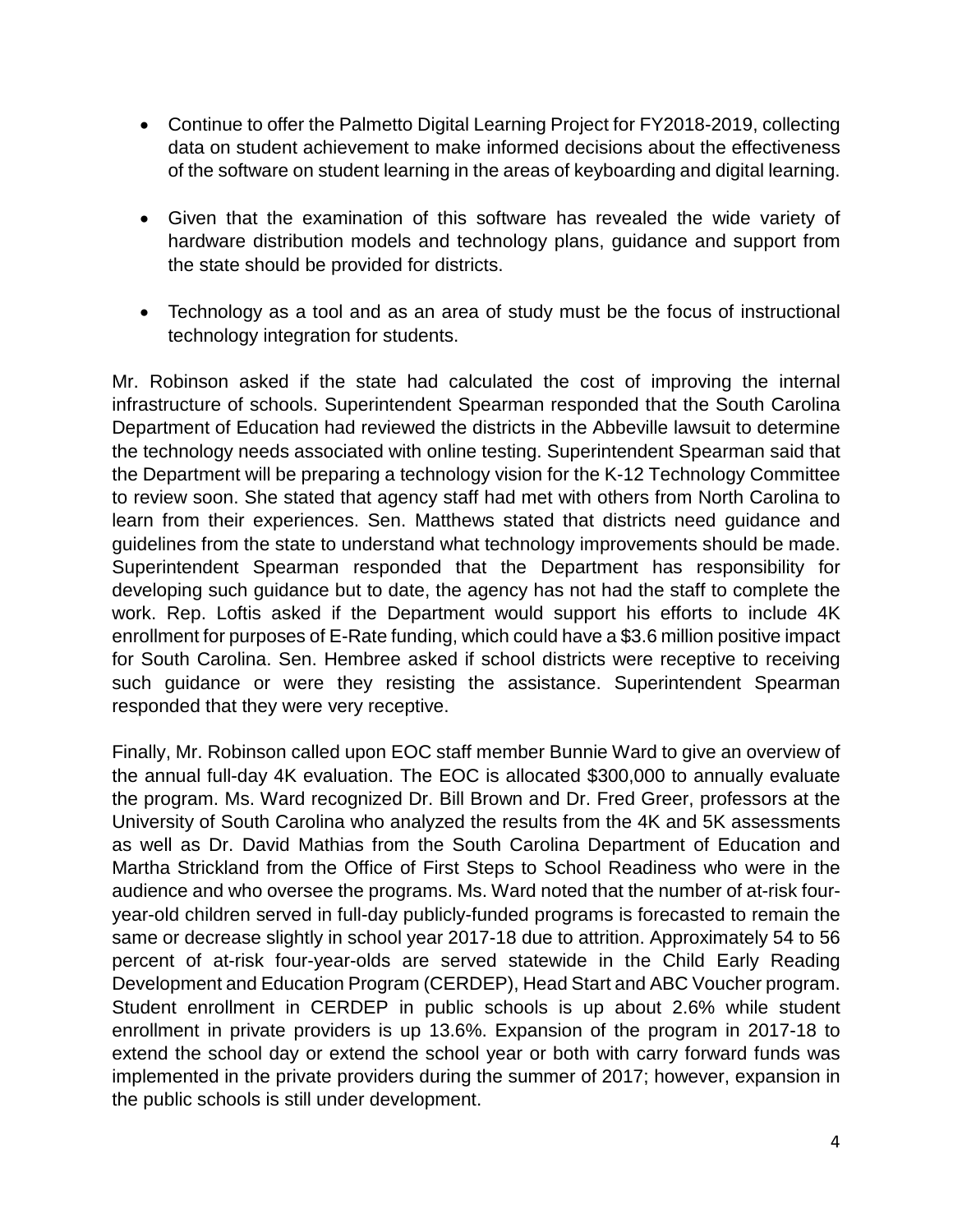Regarding 4K assessment results, by the spring of 2017, most prekindergarten children met the reading readiness target scores as distributed by the South Carolina Department of Education for IGDIs-EL, GOLD and PALS PreK. Finally, regarding the DRA 2, which was implemented for the last time in 2016-17 to all entering kindergarten students, overall fewer kindergartners "Met" DRA 2 benchmarks in the fall of 2016 than in the fall of 2015; however, these differences may or may not be statistically significant. The one area that saw the greatest decline was Metalanguage-Print Concepts II, which measure the ability of students to understand that letters make up words, and words sentences in printed text.

Subcommittee Reports: There was only one subcommittee report on the agenda. Mr. Robinson called upon Ms. Hairfield to give the report for the Public Awareness Subcommittee. Ms. Hairfield reported that the Public Awareness Subcommittee reviewed district and school report card mock-ups at its January 22, 2018 meeting and made recommendations to: (1) engage district and school personnel in the design; (2) identify metrics or data to be reported on the report cards that document how schools and districts are ensuring students graduate having the world-class skills and characteristics of the *Profile of the South Carolina Graduate*; and (3) expand data reported under the Preparing for Success indicator. Based upon the subcommittee meeting, staff of the EOC and the South Carolina Department of Education met and determined that the Department of Education would be responsible for engaging district and school personnel in the design. Regarding identification of data to be reported on the report card, Mr. Robinson announced that he will create a working group of educators and business officials to identify those metrics for inclusion in the 2018-19 district and school report card. Dr. Knight of the EOC staff will led the effort.

On the action item, the EOC annual report to the General Assembly as required by Section 59-6-10, Ms. Hairfield asked Dana Yow to explain the new format for the March 1 report. Ms. Yow went over a printed copy of the report, which will be provided electronically to the SC General Assembly by March 1. She explained the effort to make the report more concise. She also summarized the reports which are organized under the acronym AIM, which stands for *Accountability, Innovation, and Motivation*. Ms. Yow asked that revisions to the report be communicated to her in the next couple of weeks so that the report can be delivered to members of the legislature.

Rep. Loftis talked about who in the SCDE looks at federal grant opportunities. Supt. Spearman said she would check to see who the person at the SCDE is that handles this and get back with Rep. Loftis. She also said they were meeting later in the day with the folks at the College of Charleston about computer science. Ms. Spearman then provided a brief update to the committee about revisions being made to the ESSA Accountability Plan. She said the United States Department of Education (USDE) requested that minor revisions be made to the ESSA Plan. Those revisions have been made and sent to the USDE by Feb. 15. She said that USDE officials said that SC's plan was in the category of "best written plans." She also told the EOC that there was a procurement for SC's career ready test. She said the award was given to WIN, not WorkKeys. The SCDE did